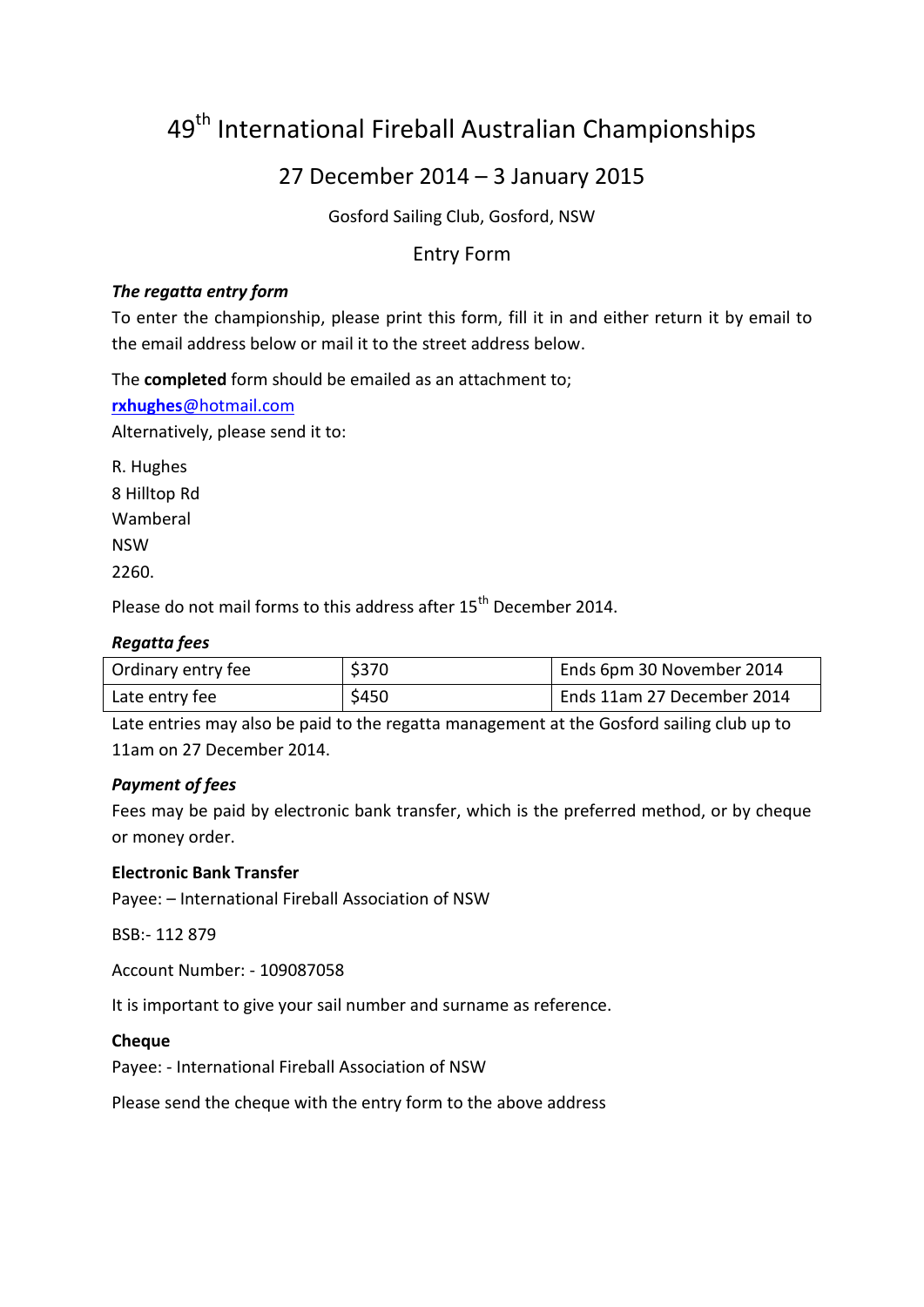#### *Boat and Sailor Details*

| Yacht Name:                                  | Sail Number: | Club:                        |
|----------------------------------------------|--------------|------------------------------|
|                                              |              |                              |
| Helmsperson:                                 |              | Yachting Australia Number:   |
| Address:                                     |              | Postcode:                    |
| Email:                                       |              |                              |
| Date of Birth:                               |              | Phone:                       |
| <b>Emergency Contact:</b>                    |              | Phone:                       |
| Any Medical Conditions we should know about  |              | T-Shirt size: (S,M,L,XL,2XL) |
| Crew:                                        |              | Yachting Australia Number:   |
| Address:                                     |              | Postcode:                    |
| Email:                                       |              |                              |
| Date of Birth:                               |              | Phone:                       |
| <b>Emergency Contact:</b>                    |              | Phone:                       |
| Any Medical Conditions we should know about: |              | T-Shirt size: (S,M,L,XL,2XL) |